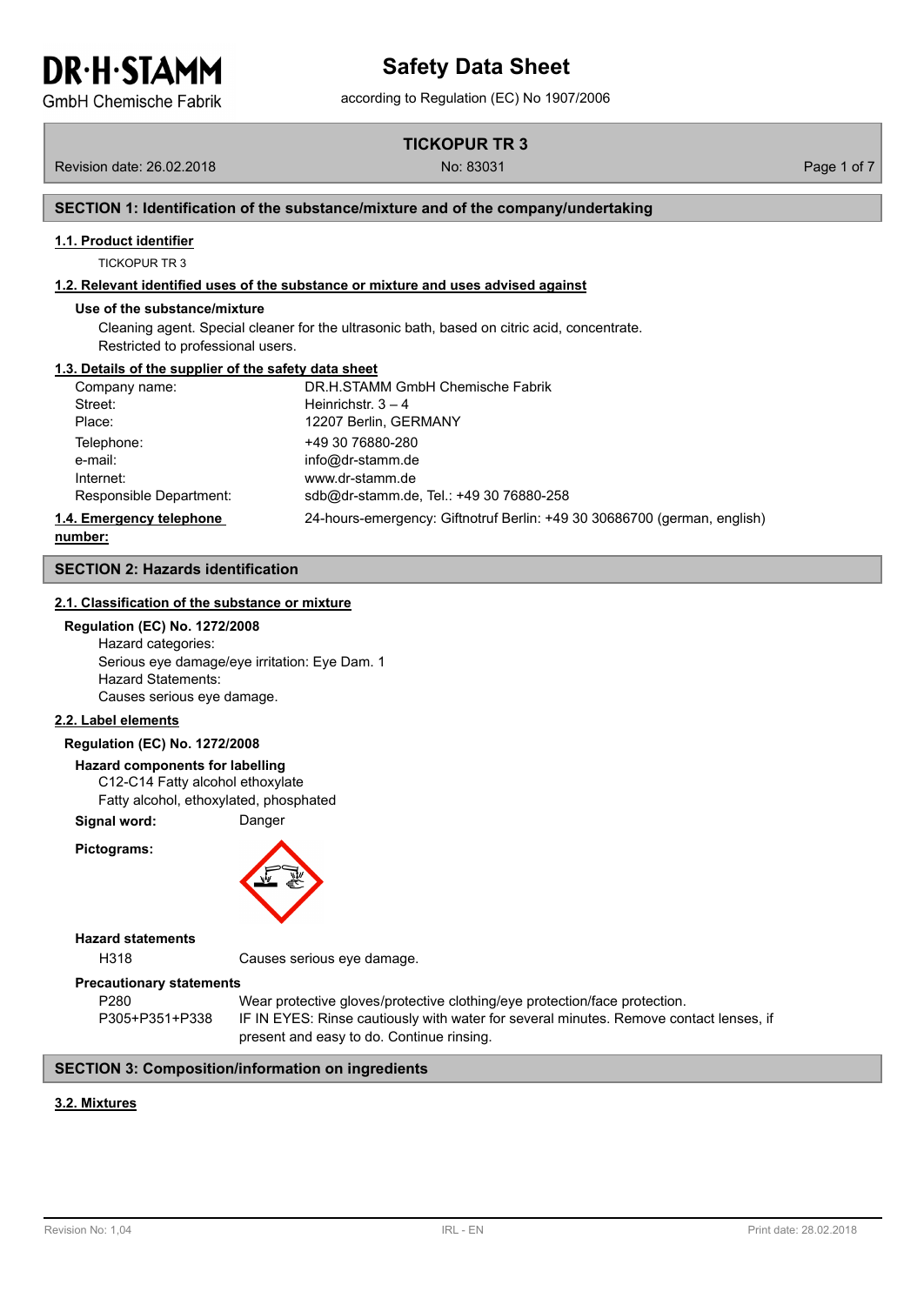## **Safety Data Sheet**

according to Regulation (EC) No 1907/2006

**GmbH Chemische Fabrik** 

## **TICKOPUR TR 3**

Revision date: 26.02.2018 No: 83031 Page 2 of 7

## **Hazardous components**

| <b>CAS No</b> | <b>Chemical name</b>                                                             |          |                  |            |  |  |
|---------------|----------------------------------------------------------------------------------|----------|------------------|------------|--|--|
|               | EC No                                                                            | Index No | <b>REACH No</b>  |            |  |  |
|               | Classification according to Regulation (EC) No. 1272/2008 [CLP]                  |          |                  |            |  |  |
| 7732-18-5     | <b>Water</b>                                                                     |          |                  | 70-80 %    |  |  |
|               | 213-791-2                                                                        |          |                  |            |  |  |
|               |                                                                                  |          |                  |            |  |  |
| 5949-29-1     | Citric acid                                                                      |          |                  | $<$ 16,0 % |  |  |
|               | 201-069-1                                                                        |          | 01-2119457026-42 |            |  |  |
|               | Eye Irrit. 2; H319                                                               |          |                  |            |  |  |
| 68439-50-9    | C12-C14 Fatty alcohol ethoxylate                                                 |          |                  |            |  |  |
|               |                                                                                  |          | *                |            |  |  |
|               | Acute Tox. 4, Eye Dam. 1, Aquatic Chronic 3; H302 H318 H412                      |          |                  |            |  |  |
| $95 - 14 - 7$ | 1,2,3-Benzotriazole                                                              |          |                  |            |  |  |
|               | 202-394-1                                                                        |          | 01-2119979079-20 |            |  |  |
|               | Acute Tox. 4, Acute Tox. 4, Eye Irrit. 2, Aquatic Chronic 3; H332 H302 H319 H412 |          |                  |            |  |  |
| 73038-25-2    | Fatty alcohol, ethoxylated, phosphated                                           |          |                  |            |  |  |
|               |                                                                                  |          | *                |            |  |  |
|               | Skin Irrit. 2, Eye Dam. 1, Aquatic Chronic 3; H315 H318 H412                     |          |                  |            |  |  |

Full text of H and EUH statements: see section 16.

**Further Information**

\*Polymer

## **SECTION 4: First aid measures**

## **4.1. Description of first aid measures**

## **General information**

Change contaminated clothing.

#### **After inhalation**

In case of inhaling spray mists, consult a doctor .

## **After contact with skin**

After contact with skin, wash immediately with: Water and soap.

#### **After contact with eyes**

Immediately flush eyes with plenty of flowing water for 10 to 15 minutes holding eyelids apart. In case of troubles or persistent symptoms, consult an opthalmologist.

#### **After ingestion**

Rinse mouth immediately and drink large quantities of water. Do not induce vomiting. Consult physician.

## **4.2. Most important symptoms and effects, both acute and delayed**

No symptoms known up to now.

#### **4.3. Indication of any immediate medical attention and special treatment needed**

Treat symptomatically.

## **SECTION 5: Firefighting measures**

#### **5.1. Extinguishing media**

## **Suitable extinguishing media**

Water. Foam. Atomized water.

## **Unsuitable extinguishing media**

High power water jet.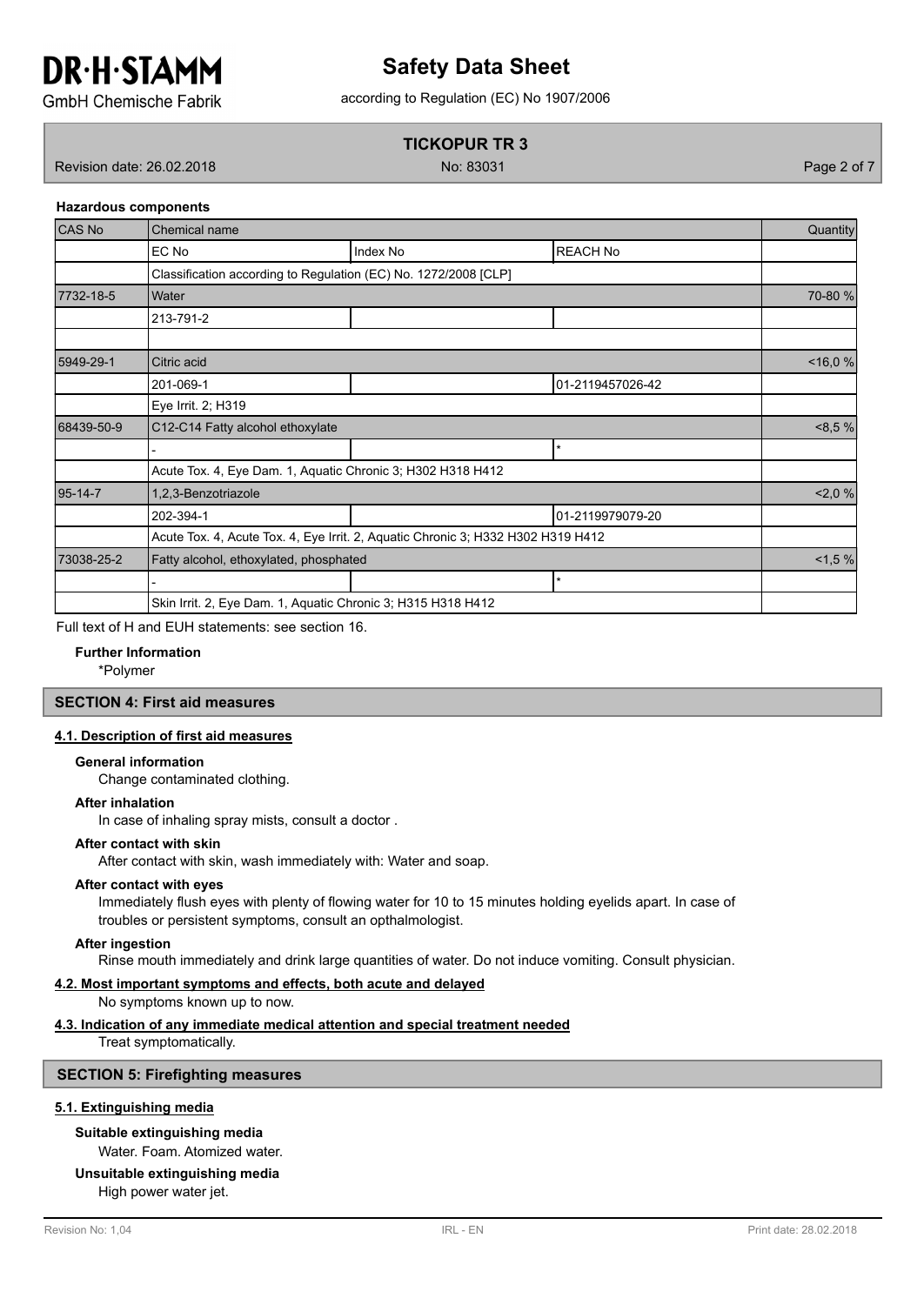**GmbH Chemische Fabrik** 

# **Safety Data Sheet**

according to Regulation (EC) No 1907/2006

## **TICKOPUR TR 3**

Revision date: 26.02.2018 No: 83031 Page 3 of 7

## **5.2. Special hazards arising from the substance or mixture**

Can be released in case of fire: Nitrogen oxides (NOx). Carbon dioxide (CO2). Phosphorus oxides.

## **5.3. Advice for firefighters**

Protective clothing.

## **Additional information**

Material is not combustible. Extinguishing materials should be selected according to the surrounding area.

#### **SECTION 6: Accidental release measures**

## **6.1. Personal precautions, protective equipment and emergency procedures**

Wear personal protection equipment.

#### **6.2. Environmental precautions**

Do not empty into drains or the aquatic environment.

#### **6.3. Methods and material for containment and cleaning up**

Treat the assimilated material according to the section on waste disposal . Absorb with liquid-binding material (e.g. sand, diatomaceous earth, acid- or universal binding agents).

#### **6.4. Reference to other sections**

See protective measures under point 7 and 8.

## **SECTION 7: Handling and storage**

#### **7.1. Precautions for safe handling**

## **Advice on safe handling**

No special technical protective measures are necessary.

## **Advice on protection against fire and explosion**

Product is not: Oxidizing. Flammable. Explosive.

#### **7.2. Conditions for safe storage, including any incompatibilities**

## **Requirements for storage rooms and vessels**

Store only in original container. Keep away from food, drink and animal feedingstuffs.

## **SECTION 8: Exposure controls/personal protection**

## **8.1. Control parameters**

## **8.2. Exposure controls**

## **Appropriate engineering controls**

Refer to chapter 7. No further action is necessary.

#### **Protective and hygiene measures**

Do not eat, drink, smoke or sneeze at the workplace. Take off immediately all contaminated clothing. Wash hands before breaks and at the end of work.

#### **Eye/face protection**

Wear eye/face protection.

## **Hand protection**

Suitable material: PE (polyethylene). CR (polychloroprenes, Chloroprene rubber). NBR (Nitrile rubber). Butyl rubber. FKM (Fluoroelastomer (Viton)).

Tested protective gloves are to be worn: EN 374

## **Skin protection**

Skin protection: not required.

## **Respiratory protection**

Respiratory protection not required.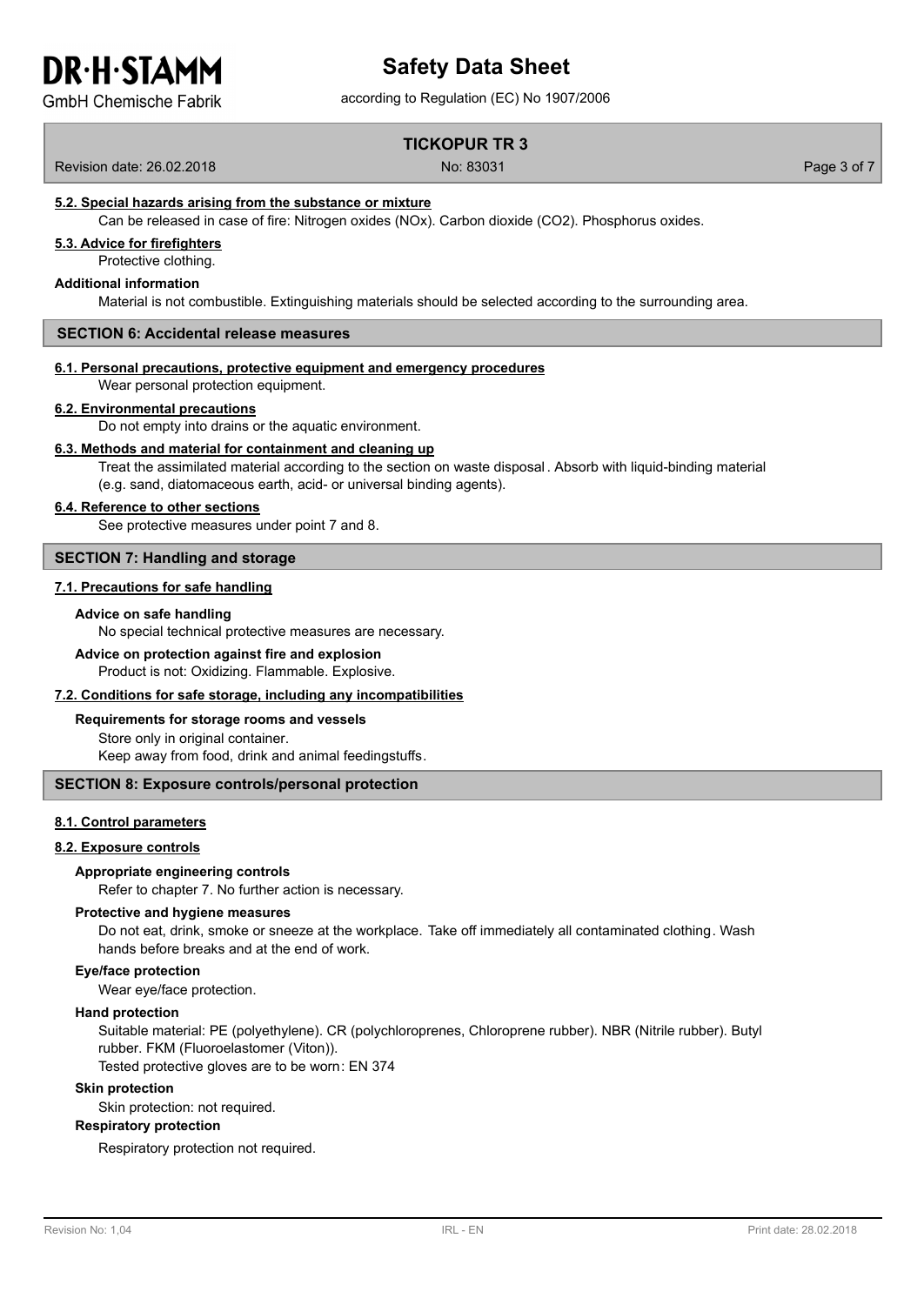## **Safety Data Sheet**

**GmbH Chemische Fabrik** 

## according to Regulation (EC) No 1907/2006

## **TICKOPUR TR 3**

Revision date: 26.02.2018 No: 83031 Page 4 of 7

## **SECTION 9: Physical and chemical properties**

## **9.1. Information on basic physical and chemical properties**

| Physical state:<br>Colour:<br>Odour:          | liquid<br>colourless, clear<br>characteristic |                        |
|-----------------------------------------------|-----------------------------------------------|------------------------|
|                                               |                                               | <b>Test method</b>     |
| $pH-Value$ (at 20 °C):                        | 1,5 (conc.) 3,0 (1 %) DGF H-III 1             |                        |
| Changes in the physical state                 |                                               |                        |
| Melting point:                                | $-12 °C$                                      |                        |
| Initial boiling point and boiling range:      | 100 °C                                        |                        |
| Flash point:                                  | ---                                           |                        |
| <b>Explosive properties</b><br>not Explosive. |                                               |                        |
| <b>Oxidizing properties</b><br>not oxidizing. |                                               |                        |
| Density (at 20 $^{\circ}$ C):                 |                                               | 1,07 $g/cm3$ DIN 12791 |
| Water solubility:<br>(at 20 $°C$ )            | complete miscible                             |                        |

## **SECTION 10: Stability and reactivity**

## **10.1. Reactivity**

None, in case of proper use.

## **10.2. Chemical stability**

The product is chemically stable under normal ambient conditions.

## **10.3. Possibility of hazardous reactions**

None, in case of proper use.

## **10.4. Conditions to avoid**

Thermal decomposition can lead to the escape of irritating gases and vapors.

## **10.5. Incompatible materials**

Alkalis (alkalis), concentrated. Alkali metals.

## **10.6. Hazardous decomposition products**

None, in case of proper use.

## **Further information**

Do not mix with other products.

## **SECTION 11: Toxicological information**

#### **11.1. Information on toxicological effects**

#### **Acute toxicity**

Based on available data, the classification criteria are not met.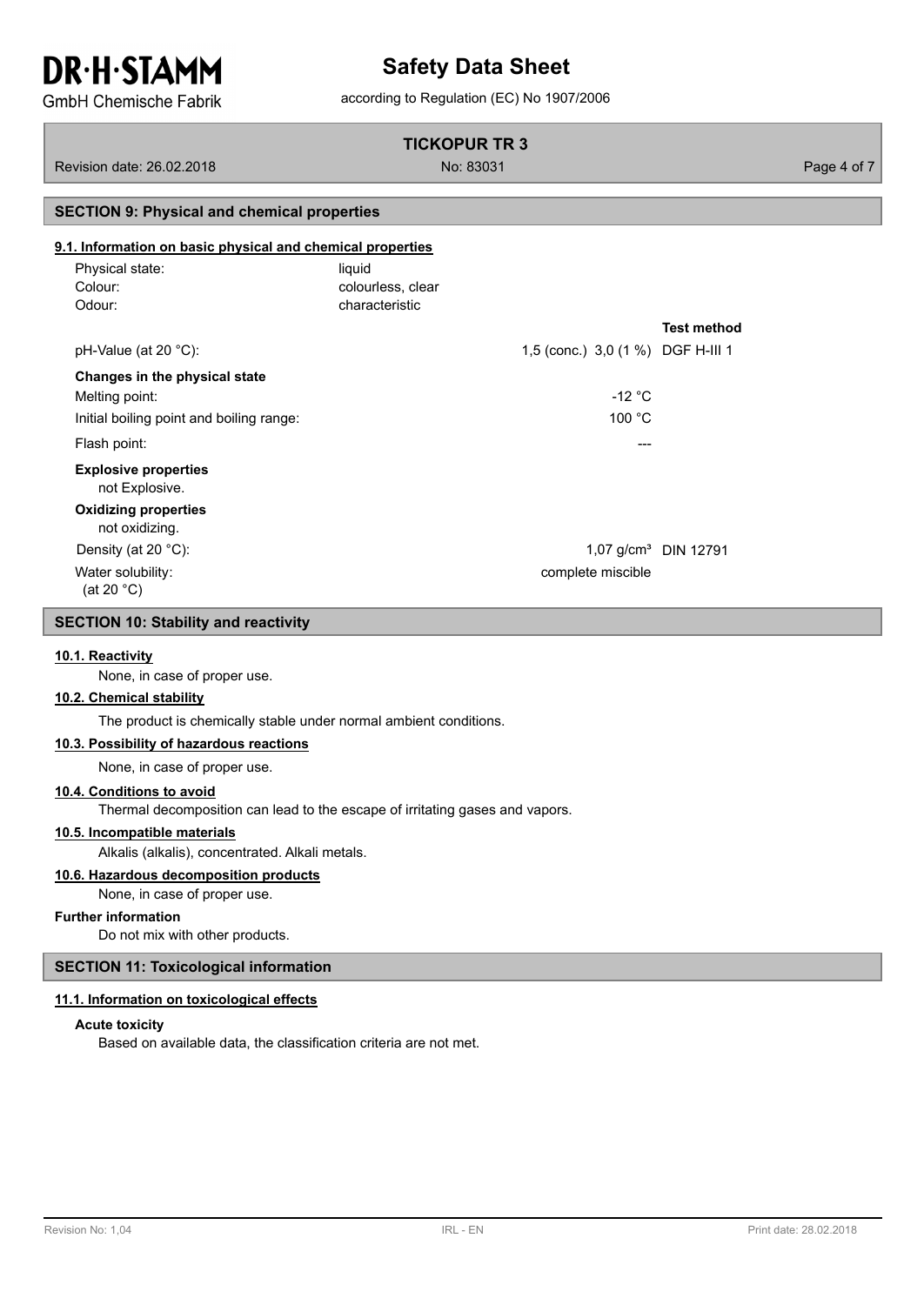## **Safety Data Sheet**

according to Regulation (EC) No 1907/2006

**GmbH Chemische Fabrik** 

## **TICKOPUR TR 3**

Revision date: 26.02.2018 No: 83031 Page 5 of 7

| <b>CAS No</b> | Chemical name                          |                           |            |         |        |                           |  |  |
|---------------|----------------------------------------|---------------------------|------------|---------|--------|---------------------------|--|--|
|               | Exposure route                         | Dose                      |            | Species | Source | Method                    |  |  |
| 5949-29-1     | Citric acid                            |                           |            |         |        |                           |  |  |
|               | oral                                   | LD50<br>mg/kg             | 5400       | mouse   |        | OECD 401                  |  |  |
|               | dermal                                 | LD50<br>mg/kg             | >2000      | rat     |        |                           |  |  |
| 68439-50-9    | C12-C14 Fatty alcohol ethoxylate       |                           |            |         |        |                           |  |  |
|               | oral                                   | LD <sub>50</sub><br>mg/kg | >2000      | rat     |        | Cesio-Recommendati<br>lon |  |  |
| 95-14-7       | 1,2,3-Benzotriazole                    |                           |            |         |        |                           |  |  |
|               | oral                                   | LD50<br>mg/kg             | 500        | rat     |        | OECD <sub>423</sub>       |  |  |
|               | dermal                                 | LD50<br>mg/kg             | >1000      | rat     |        |                           |  |  |
|               | inhalative vapour                      | <b>ATE</b>                | $11$ mg/l  |         |        |                           |  |  |
|               | inhalative aerosol                     | <b>ATE</b>                | $1,5$ mg/l |         |        |                           |  |  |
| 73038-25-2    | Fatty alcohol, ethoxylated, phosphated |                           |            |         |        |                           |  |  |
|               | oral                                   | LD50<br>mg/kg             | >2000      | Ratte   |        |                           |  |  |

## **Irritation and corrosivity**

Causes serious eye damage.

Skin corrosion/irritation: Based on available data, the classification criteria are not met.

Risk of serious damage to eyes.

## **Sensitising effects**

Based on available data, the classification criteria are not met. no danger of sensitization.

## **Carcinogenic/mutagenic/toxic effects for reproduction**

Based on available data, the classification criteria are not met.

## **STOT-single exposure**

Based on available data, the classification criteria are not met.

## **STOT-repeated exposure**

Based on available data, the classification criteria are not met.

## **Aspiration hazard**

Based on available data, the classification criteria are not met.

## **SECTION 12: Ecological information**

## **12.1. Toxicity**

Technically correct releases of minimal concentrations to adapted biological sewage treatment facility , will not disturb the biodegradability of activated sludge. Product is acid. The product needs to apply neutralizing agents before draining to wastewater treatment plants.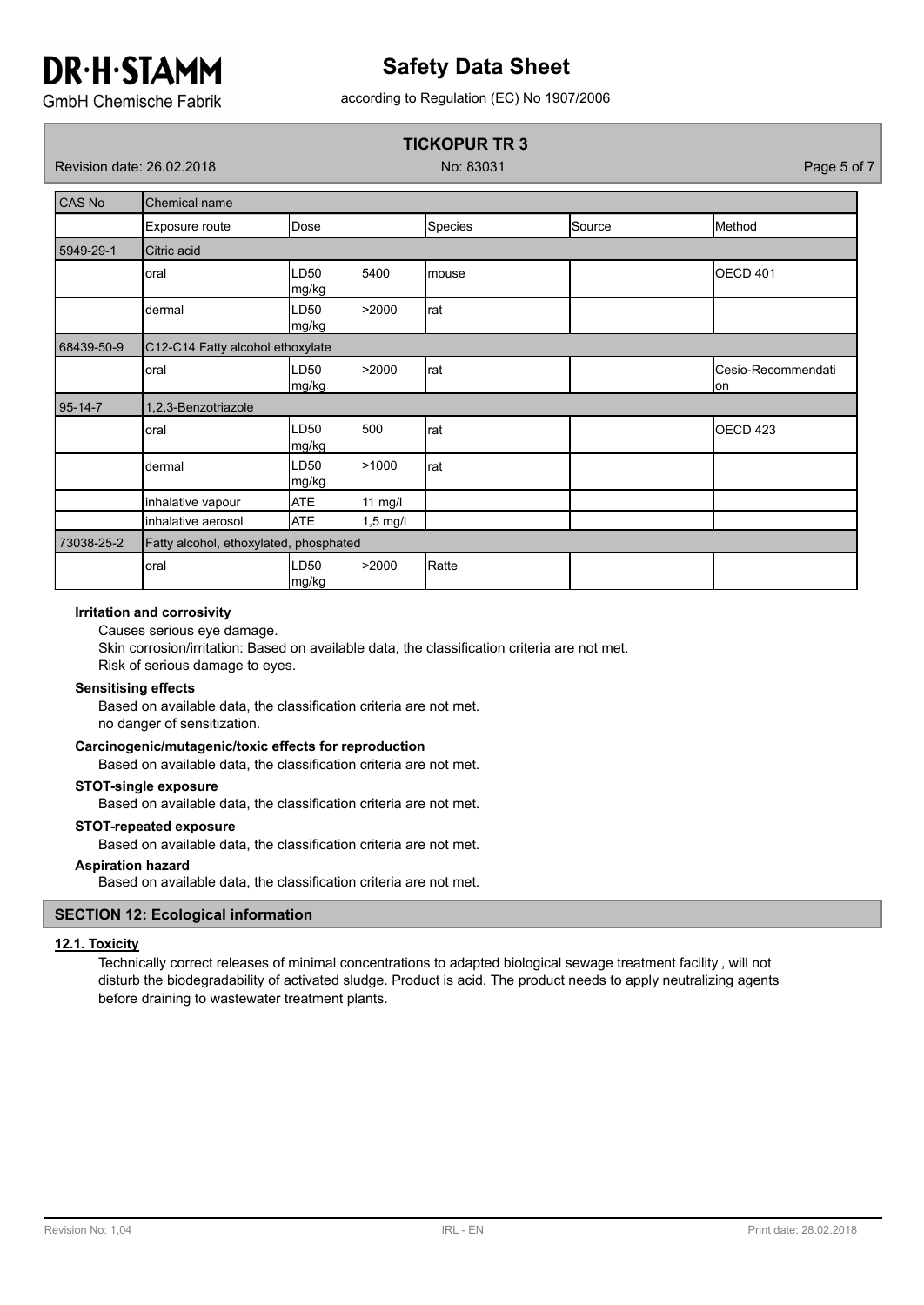## **Safety Data Sheet**

according to Regulation (EC) No 1907/2006

**GmbH Chemische Fabrik** 

## **TICKOPUR TR 3**

Revision date: 26.02.2018 No: 83031 Page 6 of 7

| <b>CAS No</b> | Chemical name                                    |                   |            |                     |                                   |                     |          |
|---------------|--------------------------------------------------|-------------------|------------|---------------------|-----------------------------------|---------------------|----------|
|               | Aquatic toxicity                                 | Dose              |            |                     | $[h]   [d]$ Species               | Source              | Method   |
| 5949-29-1     | Citric acid                                      |                   |            |                     |                                   |                     |          |
|               | LC50<br>440 mg/l<br>Acute fish toxicity          |                   |            | 96 h Leuciscus idus |                                   | OECD <sub>203</sub> |          |
|               | Acute crustacea toxicity<br>EC50<br>1535<br>mg/l |                   |            | 48 h Daphnia magna  |                                   |                     |          |
| 68439-50-9    | C12-C14 Fatty alcohol ethoxylate                 |                   |            |                     |                                   |                     |          |
|               | Algea toxicity                                   | <b>INOEC</b>      | $<$ 1 mg/l |                     |                                   |                     |          |
| $95 - 14 - 7$ | 1,2,3-Benzotriazole                              |                   |            |                     |                                   |                     |          |
|               | Acute fish toxicity                              | LC50              | 180 mg/l   |                     | 96 h Danio rerio                  |                     | OECD 203 |
|               | Acute algae toxicity                             | ErC <sub>50</sub> | 75 mg/l    |                     | 72 h Selenastrum<br>capricornutum |                     | OECD 201 |
|               | Acute crustacea toxicity                         | EC50<br>mg/l      | 8,58       |                     | 48 h Daphnia galeata              |                     | OECD 202 |

## **12.2. Persistence and degradability**

The surfactants contained in this preparation comply with the biodegradability criteria as laid down in Regulation (EC) No.648/2004 on detergents. Data to support this assertion are held at the disposal of the competent authorities of the Member States and will be made available to them, at their direct request or at the request of a detergent manufacturer.

| CAS No               | Chemical name                               |       |    |        |  |  |  |
|----------------------|---------------------------------------------|-------|----|--------|--|--|--|
|                      | <b>Method</b>                               | Value | d  | Source |  |  |  |
|                      | Evaluation                                  |       |    |        |  |  |  |
| 5949-29-1            | Citric acid                                 |       |    |        |  |  |  |
|                      | >98 %<br><b>OECD 302 B</b><br>$\mathcal{P}$ |       |    |        |  |  |  |
|                      | easily biodegradable                        |       |    |        |  |  |  |
| 68439-50-9           | C12-C14 Fatty alcohol ethoxylate            |       |    |        |  |  |  |
| OECD 301F            |                                             | >60 % | 28 |        |  |  |  |
| easily biodegradable |                                             |       |    |        |  |  |  |
| 95-14-7              | 1,2,3-Benzotriazole                         |       |    |        |  |  |  |
|                      | <b>OECD 3101D</b>                           | $0\%$ | 28 |        |  |  |  |
|                      | Not easily biodegradable                    |       |    |        |  |  |  |

## **12.3. Bioaccumulative potential**

On the basis of existing data about disposal/decomposition and bio-accumulation potential, long term environmental damage is unlikely.

## **12.4. Mobility in soil**

No data available

## **12.5. Results of PBT and vPvB assessment**

not applicable

**12.6. Other adverse effects**

No data available

## **SECTION 13: Disposal considerations**

## **13.1. Waste treatment methods**

## **Advice on disposal**

According to EAKV, allocation of waste identity numbers/waste descriptions must be carried out in a specific way for every industry and process.

## **Waste disposal number of waste from residues/unused products**

200129 MUNICIPAL WASTES (HOUSEHOLD WASTE AND SIMILAR COMMERCIAL, INDUSTRIAL AND INSTITUTIONAL WASTES) INCLUDING SEPARATELY COLLECTED FRACTIONS; separately collected fractions (except 15 01); detergents containing hazardous substances; hazardous waste